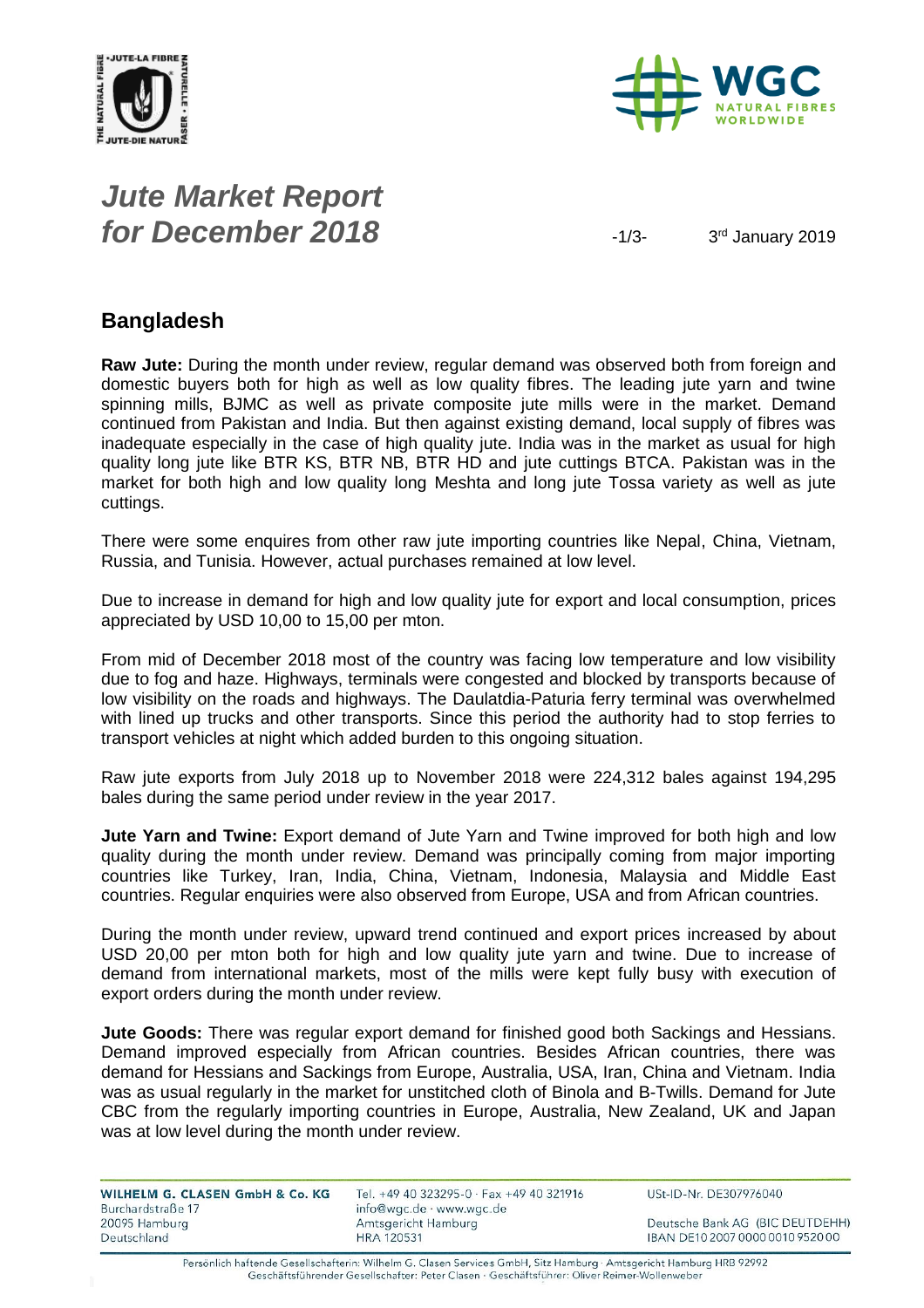



# *Jute Market Report for December 2018*  $\frac{2}{3}$

3rd January 2018

During the month under review, export prices showed the following trend:

| Hessians: | Price increased approx. 2-3 % |
|-----------|-------------------------------|
| Sackings: | Price remained unchanged      |
| CBC:      | Price remained unchanged.     |

BJMA, the country's private composite jute mills association, has urged the government of Bangladesh to impose duty on export of raw jute to help curb the export of raw jute and survive local jute goods producers. According to BJMA, the local jute goods producers were facing difficulty in procuring the basic raw materials for their mills due to their having to compete with foreign raw jute buyers. BJMA additionally let it be known that some 1.3 to 1.4 million bales of raw have already been exported during the last six months. Presently there is no export duty on raw jute.

BJMA requested the government to procure raw jute from the farmers to ensure fair prices both for the farmers and private jute composite jute mills. Bangladesh Jute Mills Association (BJMA) puts forward the recommendations at its 35th annual general meeting which was held on 31st December 2018. The APEX body of private composite jute mills also said they repeatedly urged the government to consider jute goods as processed agro-products and provide incentives. However they are yet to get this benefit. BJMA said the price competitiveness of Bangladesh jute goods would increase in the international market if local consumption was increased, this with regard to BJMA demand of full implementation of the mandatory jute packaging act 2010 to increase the local use of eco-friendly products in the country. The private jute mills were passing through a critical time due to serious financial crisis following the drastic fall in export of jute products, it is learnt. The government has formed a jute sector development fund of BDT 100 billion, BJMA sought distribution of that fund immediately.

#### **India**

**Raw Jute:** The tendency of the market during the month under review was very firm with local prices rising. JBA quotations at the end of the month under review: TD-4 IRs 4.950 and TD-5 IRs 4.600,00 per 100 kg. Arrivals during the month under review were very poor. It is expected that the slow but steady rise in prices will continue. Import of selected grades of raw jute from Bangladesh continues. The Jute Commisioner has asked all the Indian jute mills to declare their raw jute stocks held at mill premises and also at upcountry. Such report is also sought from suppliers. The exercise is meant to regulate stocks and control holdings by jute mills / raw jute sellers and this following complaints from jute mills that they are unable to operate for want of availability of raw jute. The exercise is meant to check speedy rise of raw jute prices. It should be recalled on this occasion that the price rise of grade TD-5 during November and December 2018 was around 13 %.

**Jute Yarn and Twine**: Market was absolutely dull during the month under review. Jute yarn imports from Bangladesh continue.

| WILHELM G. CLASEN GmbH & Co. KG | Tel. +49 40 323295-0 · Fax +49 40 321916 | USt-ID-Nr. DE307976040           |
|---------------------------------|------------------------------------------|----------------------------------|
| Burchardstraße 17               | info@wgc.de · www.wgc.de                 |                                  |
| 20095 Hamburg                   | Amtsgericht Hamburg                      | Deutsche Bank AG (BIC DEUTDEHH)  |
| Deutschland                     | <b>HRA 120531</b>                        | IBAN DE10 2007 0000 0010 9520 00 |

Persönlich haftende Gesellschafterin: Wilhelm G. Clasen Services GmbH, Sitz Hamburg · Amtsgericht Hamburg HRB 92992 Geschäftsführender Gesellschafter: Peter Clasen · Geschäftsführer: Oliver Reimer-Wollenweber